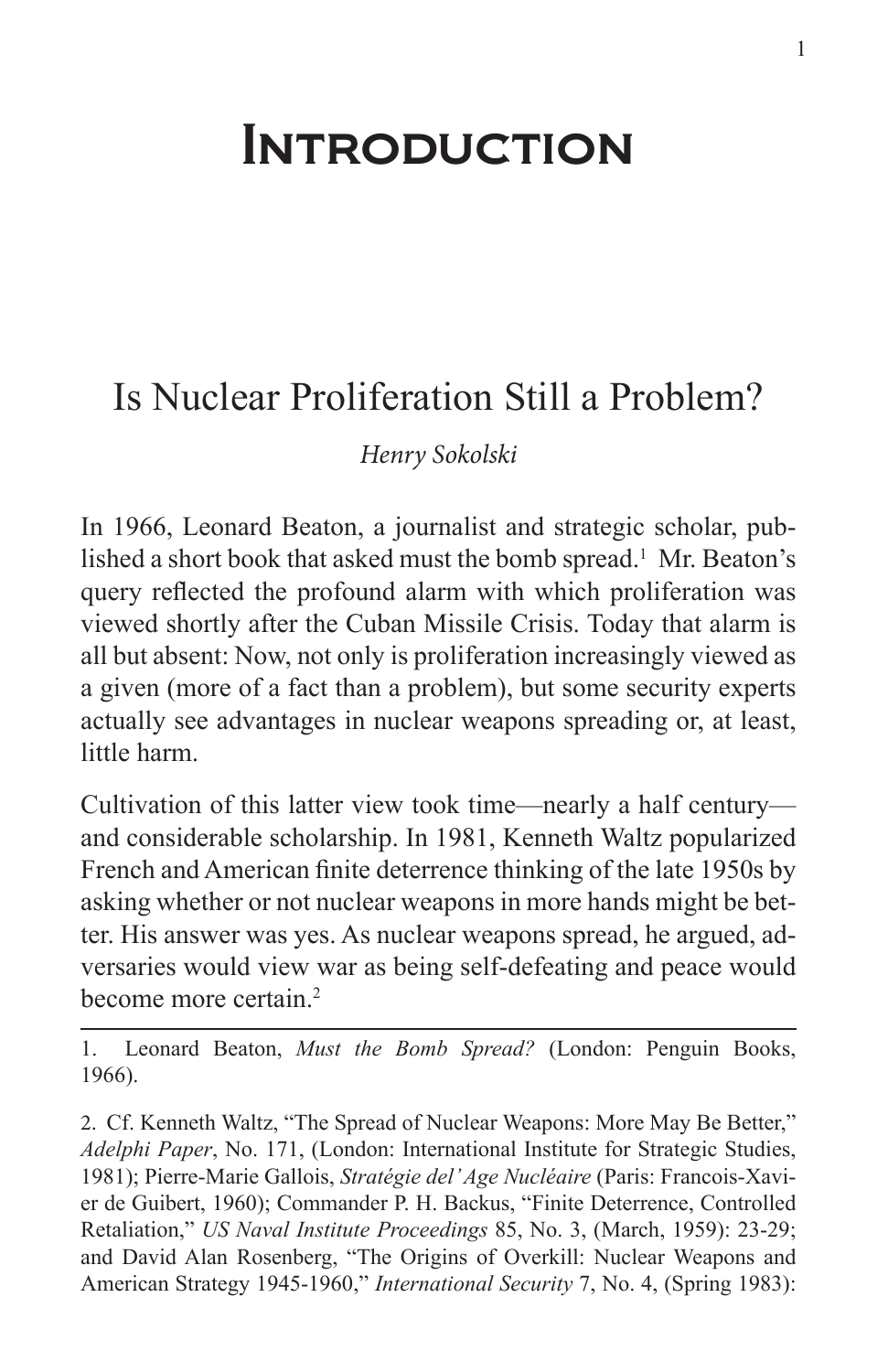Although this view gained a certain following, some pushed back, emphasizing the real limits of nuclear safety and security. Drawing on official documents, Scott Sagan in the early 1990s detailed many nuclear accidents and near calls the U.S. military had with its nuclear arsenal. He and others also focused on the risks of illicit and unauthorized use and the chance that one side or another might misread the warning signals of a possible nuclear attack and respond when they should not.<sup>3</sup>

After the events of September 11, 2001, the question of whether terrorists might go nuclear—a worry studied in the early 1970s regained urgency.4 This concern, though, immediately raised yet another issue: Was nuclear deterrence, which the world's superpowers had relied upon so much during the Cold War, relevant any longer for dealing with nuclear-armed rogue states and terrorists?<sup>5</sup> Once joined with enthusiasm for going to zero nuclear weapons, this question gave rise to the notion that nuclear weapons were only marginally useful to deter the most likely forms of nuclear and nonnuclear aggression (thus, highlighting how dubious the possession or acquisition of nuclear weapons might be). More radical nuclear abolitionists went even further. For them, the bomb either didn't de-

3-71.

4. Cf. Mason Willrich and Theodore B. Taylor, *Nuclear Theft: Risks and Safeguards: A Report to the Energy Policy Project of the Ford Foundation* (New York: Ballinger, 1974); Brian Jenkins, *Will Terrorists Go Nuclear?* (Santa Monica: RAND Corporation: P-5541, November 1975); Idem., *Will Terrorists Go Nuclear?* (Amherst: Prometheus Books, 2008); and Graham Allison, *Nuclear Terrorism: The Ultimate Preventable Catastrophe* (New York: Holt Paperbacks, 2005).

<sup>3.</sup> See Scott D. Sagan, *The Limits of Safety: Organizations, Accidents, and Nuclear Weapons* (Princeton: Princeton University Press, 1995); and Idem, "The Perils of Proliferation: Organization Theory, Deterrence Theory, and the Spread of Nuclear Weapons," *International Security*, Vol. 18, No. 4, (Spring 1994): 66-107.

<sup>5.</sup> See e.g., William J. Perry, "Preparing for the Next Attack," *Foreign Affairs*, November/December 2001; and "Text of Bush's Speech at West Point," *The New York Times*, June 1, 2002, available at *[www.nytimes.com/2002/06/01/](www.nytimes.com/2002/06/01/international/02PTEX-WEB.html?pagewanted=all) [international/02PTEX-WEB.html?pagewanted=all.](www.nytimes.com/2002/06/01/international/02PTEX-WEB.html?pagewanted=all)*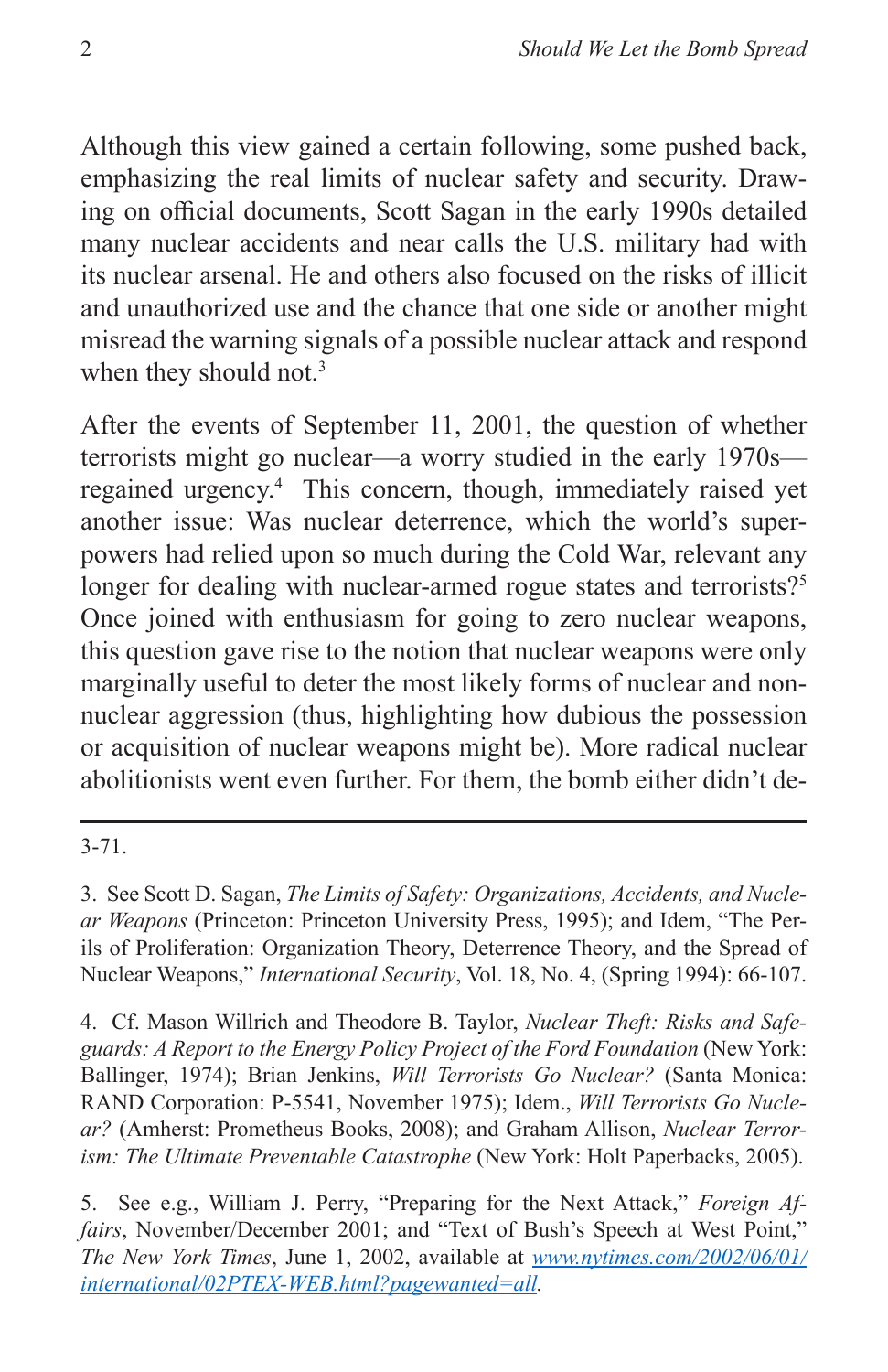ter or hardly deterred at all.<sup>6</sup> With this later perspective, it was but a small step to conclude that nuclear proliferation was neither good nor bad, but inconsequential.

But is it? Certainly, since 1966, the bomb has spread. Besides the United States, Russia, the United Kingdom, France, and China; Israel, India, Pakistan, and North Korea all acquired nuclear weapons. In addition, South Korea, Sweden, Taiwan, Iraq, Brazil, Argentina, Australia, and Iran all tried given it gave their programs up. So far, so good. But more proliferation in the Far and Middle East is possible (e.g., Iran, Saudi Arabia, Turkey, Algeria, Egypt, Taiwan, South Korea, and Japan).

Meanwhile, support for nuclear use is on the rise. Russia and Pakistan now favor the first use of nuclear weapons either to deter or to de-escalate future conventional conflicts. This has prompted India and China to review their nuclear use policies. What might happen if any of these states fired their weapons in anger and some military advantage was thereby secured? At least one respected military thinker argues that this would likely unleash a torrent of nuclear proliferation and far worse.7

For all of these reasons, nuclear deterrence no longer enjoys the almost religious support it once did. But perhaps that loss of faith is misplaced. After all, America's key allies—e.g., Japan and South Korea—still believe U.S. nuclear guarantees are critical to their survival. If they believe this and the United States is unwilling to provide Tokyo or Seoul with the nuclear assurance they desire, would it then not make sense for them to acquire nuclear forces of their own? This question is the basis of President-elect Donald Trump's ruminations about the inevitability and possible value of

7. Andrew W. Marshall, Foreword to *Underestimated: Our Not So Peaceful Nuclear Future*, by Henry Sokolski (Arlington: The Nonproliferation Policy Education Center, 2015), xi-xii.

<sup>6.</sup> See e.g., Ward Wilson, "The Myth of Nuclear Deterrence," *The Nonproliferation Review*, 15, No. 3, (November 2008): 421-439; and James E. Doyle, "Why Eliminate Nuclear Weapons?" *Adelphi Paper* 55, No.1, (February 1, 2013): 7-34.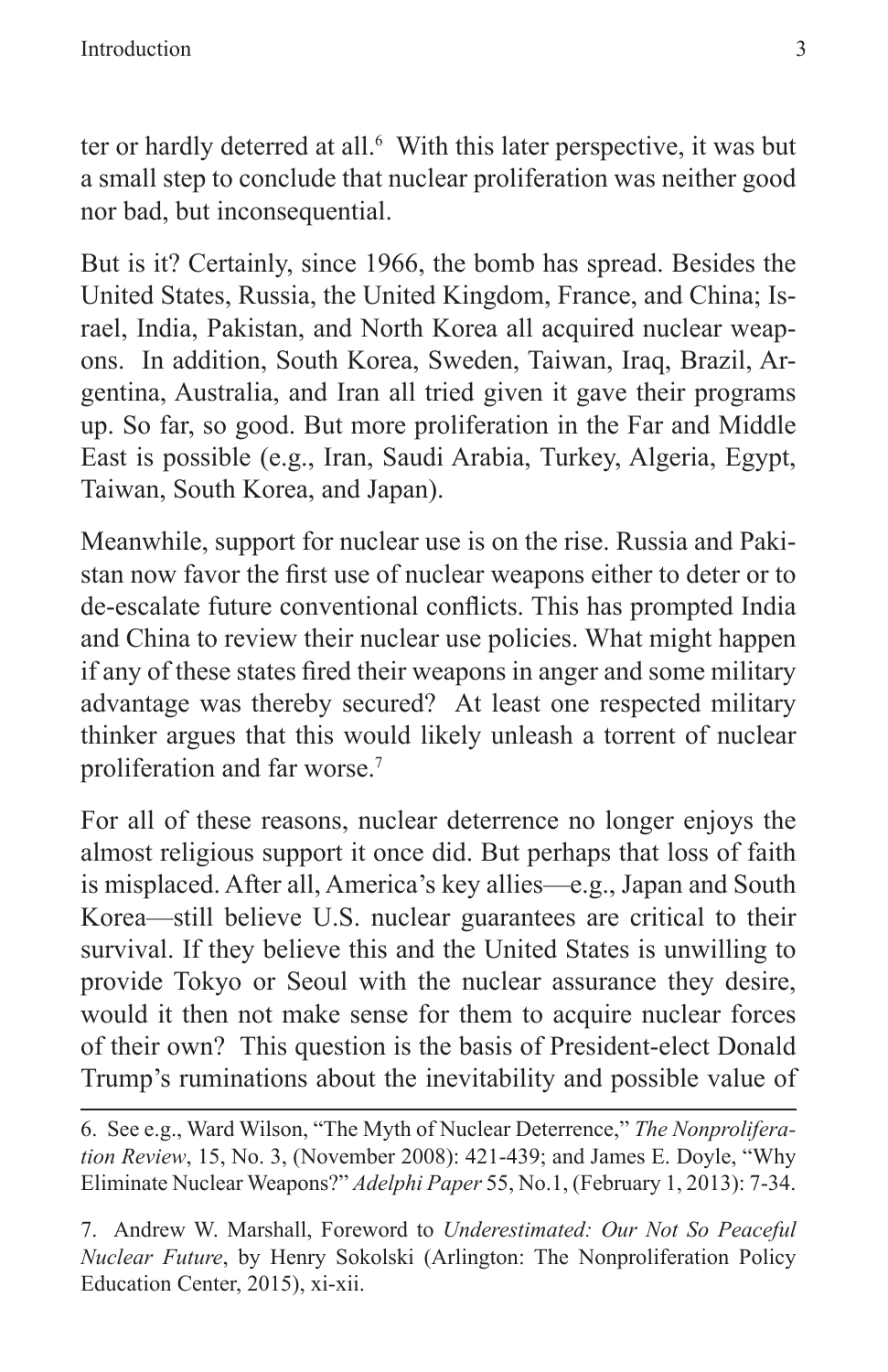Japan and South Korea going nuclear and Foreign Minister Boris Johnson's speculation that we would be better served if Iran acquired nuclear weapons.<sup>8</sup>

With more nuclear-armed states, and even one or two states more willing to use them, though, how likely is it that nuclear deterrence and no first-use will prevail? Is the sum of all fears—a nuclear apocalypse of the sort Mr. Beaton once wrote about—again in prospect? Getting the answers to these questions or, at least, raising them is this volume's purpose. In it, six experts offer a variety of perspectives sure to catalyze further debate.

In the book's first chapter, Harvey Sapolsky, the former director of the Massachusetts Institute of Technology's (MIT) Security Studies Program, makes a case that preventing nuclear proliferation, especially with nuclear security guarantees to our closest allies—Japan, South Korea and the North Atlantic Treaty Organization (NATO) is unnecessary, provocative, and costly. Nuclear deterrence and forensics, he argues, will work and letting our allies go nuclear would be a safer, cheaper course than trying to prevent others from acquiring nuclear weapons and the U.S. basing forces overseas.

Seth Carus, who served in the Office of the Secretary of Defense and the Office of the Vice President, now is resident at the National Defense University's Center for the Study of Weapons of Mass Destruction as a distinguished fellow. He argues that such optimistic views are too academic. Those that serve in government, he notes, essentially ignore such arguments and with cause. Instead, he observes, senior policymakers worry about the destructiveness of

8. Maggie Haberman and David E. Sanger, "Transcript: Donald Trump Expounds on His Foreign Policy Views," *The New York Times*, March 26, 2016, available at *[http://www.nytimes.com/2016/03/27/us/politics/donald-trump-transcript.](http://www.nytimes.com/2016/03/27/us/politics/donald-trump-transcript.html?_r=0) html?*  $r=0$ ; Anderson Cooper, "Townhall in Milwaukee with Donald Trump-Transcript," *CNN*, March 29, 2016, available at *[http://transcripts.cnn.com/TRAN-](http://transcripts.cnn.com/TRANSCRIPTS/1603/29/acd.02.html)[SCRIPTS/1603/29/acd.02.html](http://transcripts.cnn.com/TRANSCRIPTS/1603/29/acd.02.html);* and Boris Johnson, "Give Iran the bomb: it might make the regime more pliable," *The Telegraph*, October 12, 2006, available at *[http://www.telegraph.co.uk/comment/personal-view/3633097/Give-Iran-the](http://www.telegraph.co.uk/comment/personal-view/3633097/Give-Iran-the-bomb-it-might-make-the-regime-more-pliable.html)[bomb-it-might-make-the-regime-more-pliable.html](http://www.telegraph.co.uk/comment/personal-view/3633097/Give-Iran-the-bomb-it-might-make-the-regime-more-pliable.html)*.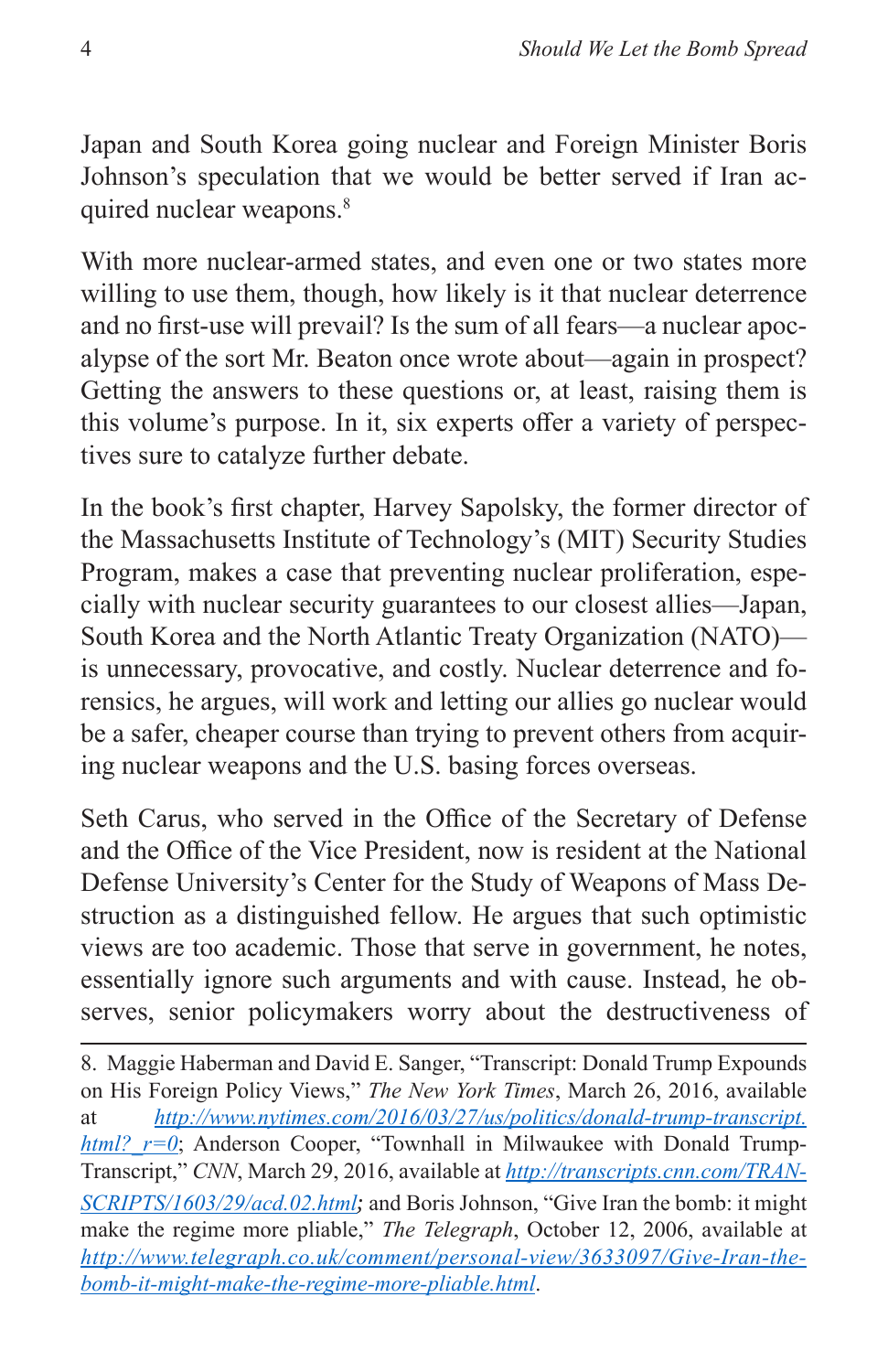nuclear weapons and the fragility of nuclear deterrence between various states. They also are eager to maintain U.S. power against emerging nuclear states and to avoid the crisis instabilities further nuclear proliferation would prompt.

John Mueller, the author of Atomic Obsession, views these concerns as dangerous alarmism. Rather than arguing that nuclear proliferation is a positive development, Mueller makes the case that so far, nuclear proliferation has been far more benign than predicted and should be viewed as being largely inconsequential. In contrast, promoting nuclear nonproliferation, he argues, has produced war (e.g., Iraq), encouraged extortion (e.g., by North Korea), risked further wars (e.g., Iran), and deprived the world of the full benefits of civilian nuclear power.

This then brings us to former U.S. Nuclear Regulatory Commissioner Victor Gilinsky's chapter, "Should We Let It All Go?" Gilinsky concedes there is much to like about John Mueller's argument. He spotlights Mueller's questioning of the value of nuclear weapons threats or use, his critique of politicians and analysts who have been alarmist about nuclear terrorism, and his challenging of America's vacuous demands and threats regarding Iran's nuclear program. Gilinsky, however, insists that in arguing that proliferation hardly matters at all, that up to now its effects have been benign, and that efforts to restrain proliferation have done far more harm than good, Mueller goes too far. The bomb has had a significant impact on history. There certainly have been some close nuclear calls (e.g., the Cuban Missile Crisis). It also is the case that few, if any, of the bomb's possessors have been all that eager to give their weapons up. As for the harm nonproliferation has done, Gilinsky points out that such arguments mistakenly assume America's nonproliferation policies have had real teeth. It certainly is wrong, Gilinsky argues, to believe that nonproliferation was why we invaded Iraq. Gilinsky's conclusion: It would be unwise to relax whatever nuclear controls we still have and smarter still to strengthen them.

But is the prospect for nuclear use real? Matthew Kroenig and Re-